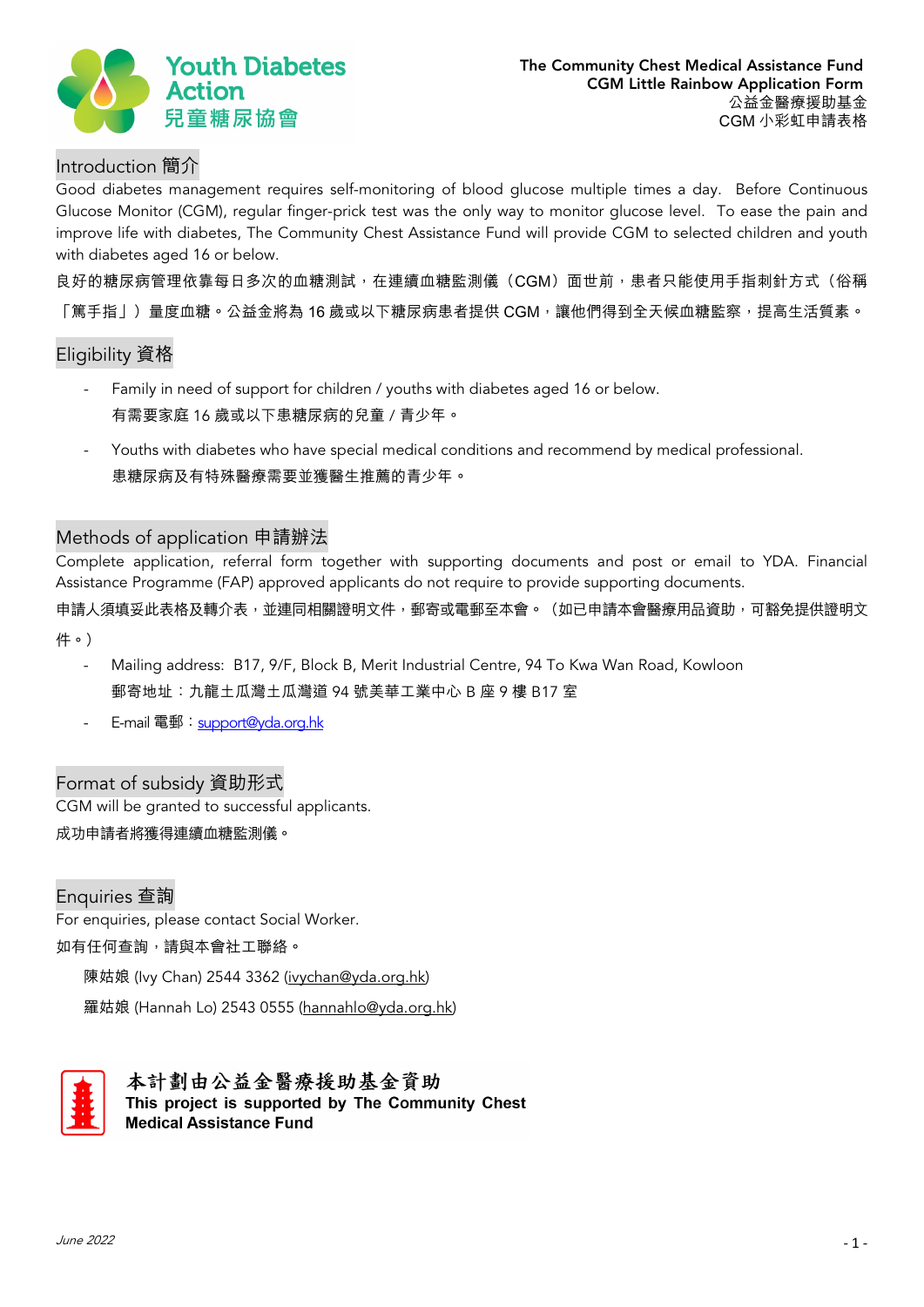

# Part I - Particulars of applicant 第一部份 — 申請人資料

| Name<br>姓名                          | (English)<br>Surname | Given Name                                 | (中)                      |
|-------------------------------------|----------------------|--------------------------------------------|--------------------------|
| Gender<br>性別                        | Male 男 / Female 女    | Date of Birth (dd/mm/yyyy)<br>出生日期 (日/月/年) |                          |
| Membership No.<br>會員號碼              |                      | Type of Diabetes<br>糖尿病類型                  | Type I - 型 / Type II 二 型 |
| Follow Up Hospital<br>覆診醫院          |                      | Year and month of Diagnosis<br>確診年份及月份     |                          |
| Other disease (if any)<br>其他疾病 (如有) |                      |                                            |                          |
| School<br>就讀學校                      |                      | Grade<br>就讀年級                              |                          |
| Contact Person<br>聯絡人               |                      | Relationship<br>with applicant<br>與申請人關係   |                          |
| Email<br>電郵                         |                      | Telephone<br>電話                            |                          |
| Address<br>地址                       |                      |                                            |                          |

Please "√" for type(s) of allowance received 請在已獲取的援助/津貼內打「√」

Applicant is currently a beneficiary of the YDA Financial Assistance Programme

申請人現正受惠於兒童糖尿協會醫療用品資助計劃(FAP)

Applicant is currently a beneficiary of the Comprehensive Social Security Assistance (CSSA) Scheme 申請人現正領取綜合社會保障援助(綜援)計劃

#### Part II - Detail of family 第二部份 — 家庭資料

#### A. Particulars of family members 家庭成員資料

|                | Family members residing with applicant 與申請人同住的家庭成員 |                         |                    |                        |  |
|----------------|----------------------------------------------------|-------------------------|--------------------|------------------------|--|
|                | Name in English<br>英文姓名                            | Name in Chinese<br>中文姓名 | Relationship<br>關係 | Current status#<br>現況# |  |
|                |                                                    |                         | 父 Father           |                        |  |
| $\overline{2}$ |                                                    |                         | 母 Mother           |                        |  |
| 3              |                                                    |                         |                    |                        |  |
| 4              |                                                    |                         |                    |                        |  |
| 5              |                                                    |                         |                    |                        |  |
| 6              | $\sim$ $\sim$                                      |                         |                    |                        |  |

# In employment (please fill Part C) / Unemployed / Retired / Student (year of study) 就業(請填 C 部份) / 失業 / 退休 / 在學(請註明就讀年級)

| l Marital status of parents 父母婚姻狀況 |             |             |                    |
|------------------------------------|-------------|-------------|--------------------|
| □ In marriage 已婚                   | Divorced 離婚 | Widow/er 喪偶 | 其他<br><b>Other</b> |

#### B. Accommodation status 居所類別

| □ Public housing 公共房屋: Monthly rental fee 每月租金               |  |
|--------------------------------------------------------------|--|
| ,□ Private housing 私人樓宇:Monthly rental/mortgage<br>每月租金/按揭供款 |  |
| □ Self-owned 自置                                              |  |
| □ Other 其他 (Please specify 請註明)                              |  |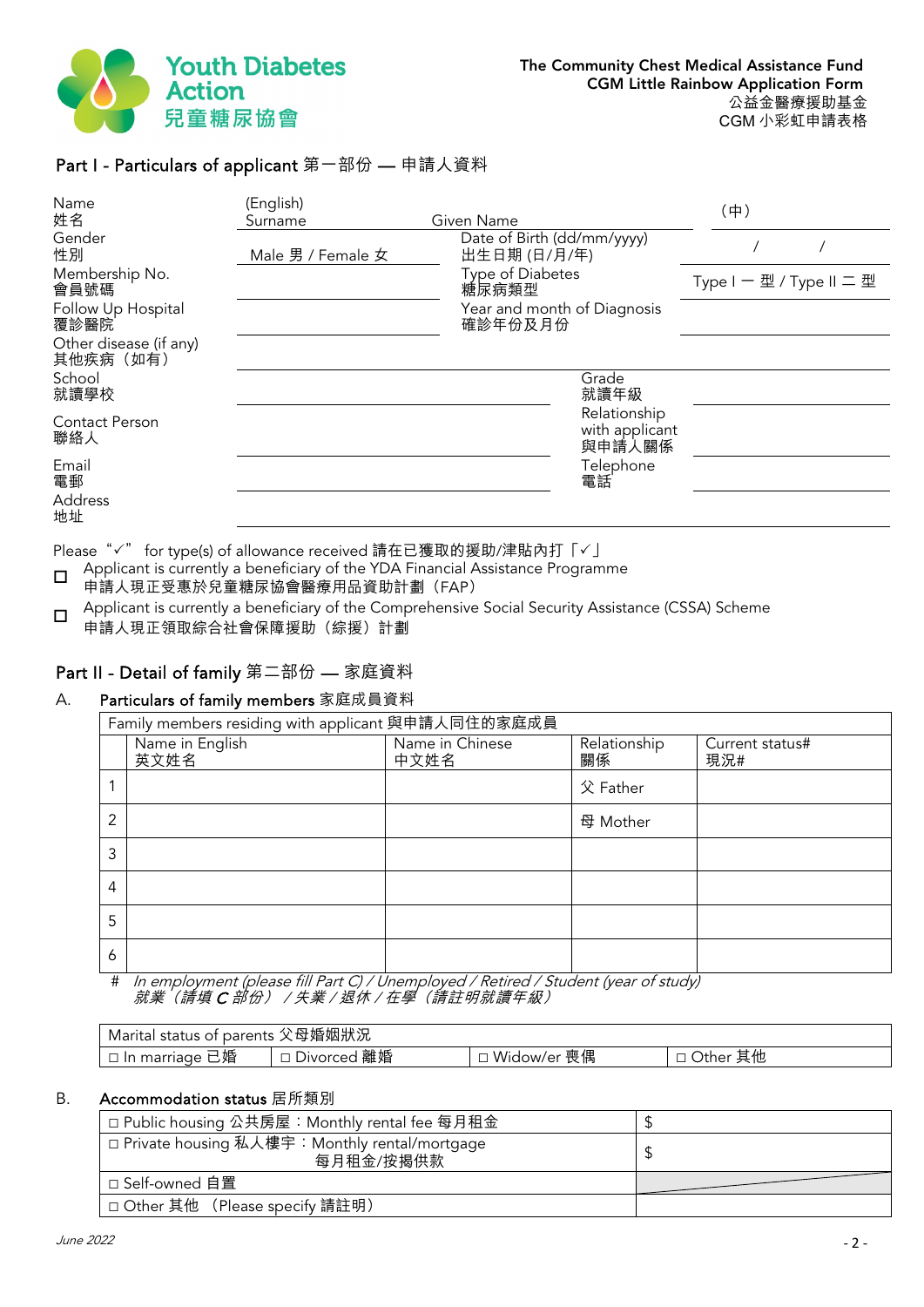

### C. Household income 與申請人同住的家庭成員收入

Total income of the last 12 months 過去 12 個月期間的收入

|                | Name<br>姓名 | Relationship<br>關係 | Company<br>公司名稱 | Position<br>職位 | Full-time /<br>part-time<br>全職/兼職 | Office<br>phone no.<br>辦公室電話 | Annual income<br>全年總收入<br>(HK\$ 港幣\$) |
|----------------|------------|--------------------|-----------------|----------------|-----------------------------------|------------------------------|---------------------------------------|
|                |            | 父 Father           |                 |                |                                   |                              |                                       |
| $\overline{2}$ |            | 母 Mother           |                 |                |                                   |                              |                                       |
| 3              |            |                    |                 |                |                                   |                              |                                       |
| $\overline{4}$ |            |                    |                 |                |                                   |                              |                                       |
|                |            |                    |                 |                |                                   | 總數                           |                                       |
|                |            |                    |                 |                |                                   | Total                        |                                       |

# Part III - Current CGM Consumptions# 第三部份 — CGM 使用現況#

| Have you been using a CGM? 曾否使用 CGM?                                          |               | □ Yes 是                   | □ No 否    |
|-------------------------------------------------------------------------------|---------------|---------------------------|-----------|
| Are you currently getting CGM from Hospital Authority?<br>你現在是否從醫院管理局獲得 CGM ? |               | □ Yes 是                   | □ No 否    |
| Brand of CGM currently using 現使用之 CGM 品牌                                      | $\Box$ Dexcom | $\Box$ FreeStyle<br>Libre | Medtronic |

# YDA reserves the right to allocate the brand and no. of CGM YDA 保留分配 CGM 的數量和品牌的決定權

## Part IV - Supplementary Information 第四部份 — 補充資料

e.g. Special medical needs, relatively higher HbA1c rating or other information 如特殊醫療需要、糖化血色素偏高或其他補充事項

#### Notes 附註

- a. CGM supply will be on first-come-first-serve. 名額有限,先到先得,額滿即止。
- b. YDA reserves the right to 本會有權:
	- Approve / reject an application, subject to the discretion of YDA. 批核或拒絕任何申請
	- Conduct home visit to understand the condition of the applicant's family status. 到訪申請人家庭進行家訪, 了 解申請人家庭狀況
	- Contact schools or employers of family household members, to authenticate the information provided on the application. Any misrepresentation and concealment of facts may lead to disqualification 聯絡申請人及其家庭 成員的學校或僱主,核對填報的資料。申請人若在申請表內誤報或漏報資料,其申請資格將會被取消
	- Amend the terms or cancel this Programme at its discretion without any notice. 更改或取消本計劃而毋須作出 任何通知及解釋
- c. If excess supply of CGM sensors were given due to miscalculation, applicants are liable to return the excess quantity back to YDA. 倘若因計算錯誤而導致申請人獲多發放物資<sup>,</sup>申請人必須把物資退還
- d. The information collected in the CGM Little Rainbow Programme is only used for program application, approval and other programme related purposes, and will not be disclosed to third parties. By submitting the application form, supporting documents and medical referral form, the applicant agrees the use of the relevant information by YDA. At the end of the programme, the above-mentioned information will be destroyed. CGM 小彩虹計劃中 收集的資訊僅作計劃申請、審批及其他相關之計劃用途,不會向第三方披露。申請人遞交申請表、證明文件及醫 護轉介表時,即表示同意本會使用有關資料。計劃完結時,上述有關資料將被銷毀。

#### Declaration 聲明

I certify that the information provided is true and complete. 本人證明以上所提供的資料屬實, 正確無誤。

Signature of Parents / Guardians 家長或監護人簽署:

Name 姓名: Date 日期: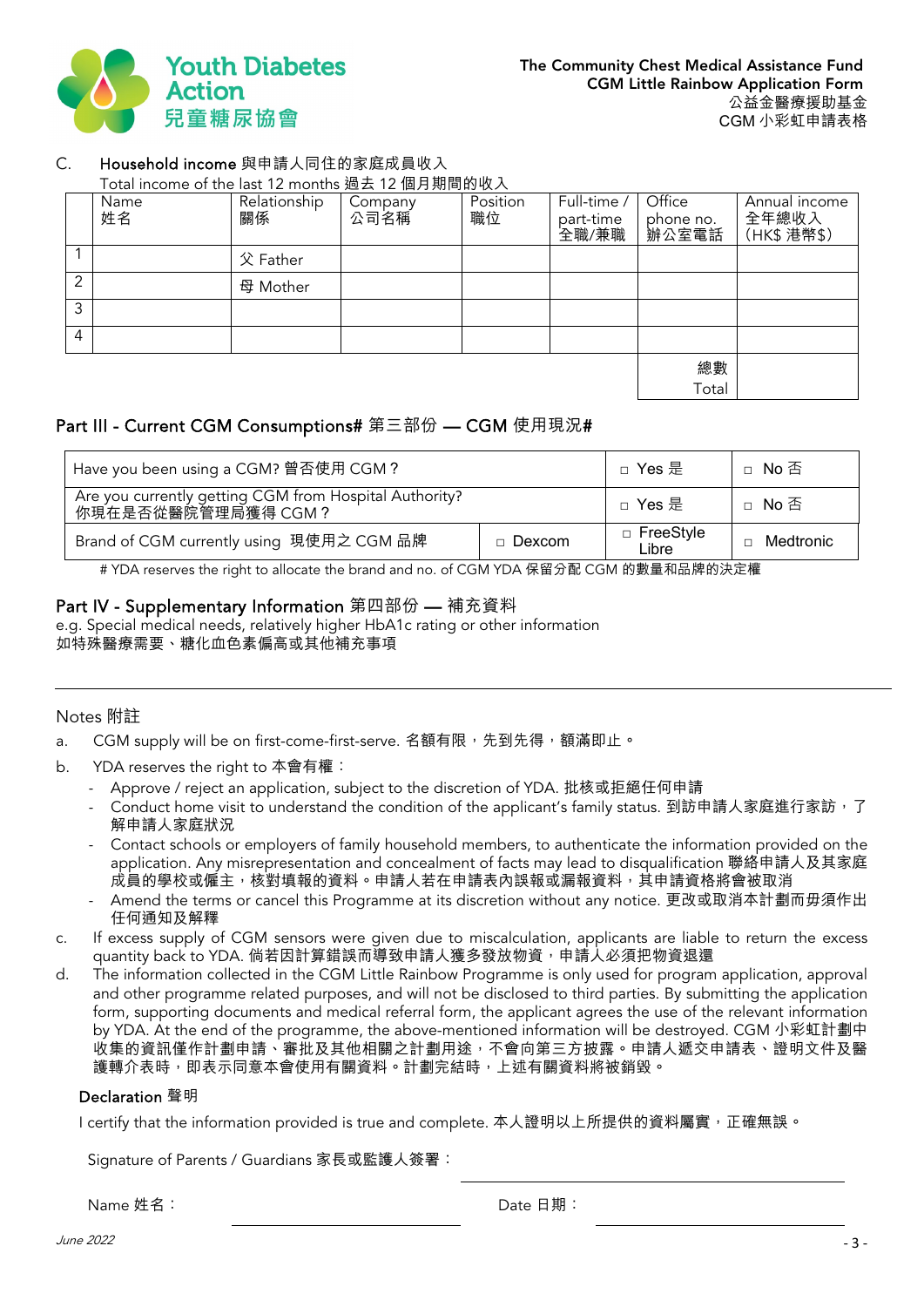

# Documents Checklist 所需文件清單

| Please check if the required documents are attached<br>請檢查所需文件是否齊備                                                                                                                                              | Applicant check<br>申請人專用 | YDA check<br>YDA 專用 |
|-----------------------------------------------------------------------------------------------------------------------------------------------------------------------------------------------------------------|--------------------------|---------------------|
| Supporting documents (if applicable) 證明文件 (如適用)                                                                                                                                                                 |                          |                     |
| Medical proof of diabetes (e.g. copy of doctor's diagnose letters or<br>consultation appointment slips)                                                                                                         |                          |                     |
| 糖尿病醫生證明(如醫生證明信或醫院覆診紙等之副本)                                                                                                                                                                                       |                          |                     |
| Proof of full-time study (e.g. copy of student handbook, or student card)                                                                                                                                       |                          |                     |
| 全職學生在學證明文件 (如學生手冊、學生證等之副本)                                                                                                                                                                                      |                          |                     |
| Proof of income for family members within the same household (e.g. copy<br>of salary statement, tax return forms of the last 12 months, or income<br>declaration form)<br>與申請人同住家庭成員之收入證明(如過去 12 個月期間的糧單、税單等之副本 |                          |                     |
| 或收入聲明書)                                                                                                                                                                                                         |                          |                     |
| Proof of monthly housing rental fee / mortgage payment (e.g. copy of<br>house rent contract, house rent payment receipt)                                                                                        |                          |                     |
| 居所的每月租金或按揭供款證明(如租約、付款收據等之副本)                                                                                                                                                                                    |                          |                     |
| Proof of the applicant's sibling study (if applicable)                                                                                                                                                          |                          |                     |
| 兄弟姊妹在學證明文件 (如適用)                                                                                                                                                                                                |                          |                     |
| Proof of applicant having other disease(s) if applicable (e.g. copy of                                                                                                                                          |                          |                     |
| consultation appointment slips)                                                                                                                                                                                 |                          |                     |
| 申請人的其他病患證明 (如適用) (例如醫院覆診紙之副本)                                                                                                                                                                                   |                          |                     |
| Proof of family members residing with the applicant having chronic                                                                                                                                              |                          |                     |
| illness(es) if applicable (e.g. copy of consultation appointment slips)                                                                                                                                         |                          |                     |
| 同住家庭成員的長期病患證明(如適用)(例如醫院覆診紙之副本)                                                                                                                                                                                  |                          |                     |
| Appendix I 附件一                                                                                                                                                                                                  |                          |                     |
| Referral from by medical professionals 醫護人員填寫的轉介表                                                                                                                                                               |                          |                     |

| YDA Office use only 只供 YDA 內部使用                               |                                 |
|---------------------------------------------------------------|---------------------------------|
| Total score 總分                                                |                                 |
| Result 審核結果                                                   | Approved 接納 / Not approved 未能批准 |
| Approved model 批核型號                                           |                                 |
| Approved quantity 批核數量                                        |                                 |
| Approval due date 獲批期限                                        |                                 |
| Approved by 審批同事                                              |                                 |
| Approval date 批核日期                                            |                                 |
| First batch of CGM e-coupon redemption date<br>首次領取 CGM 換領券日期 |                                 |